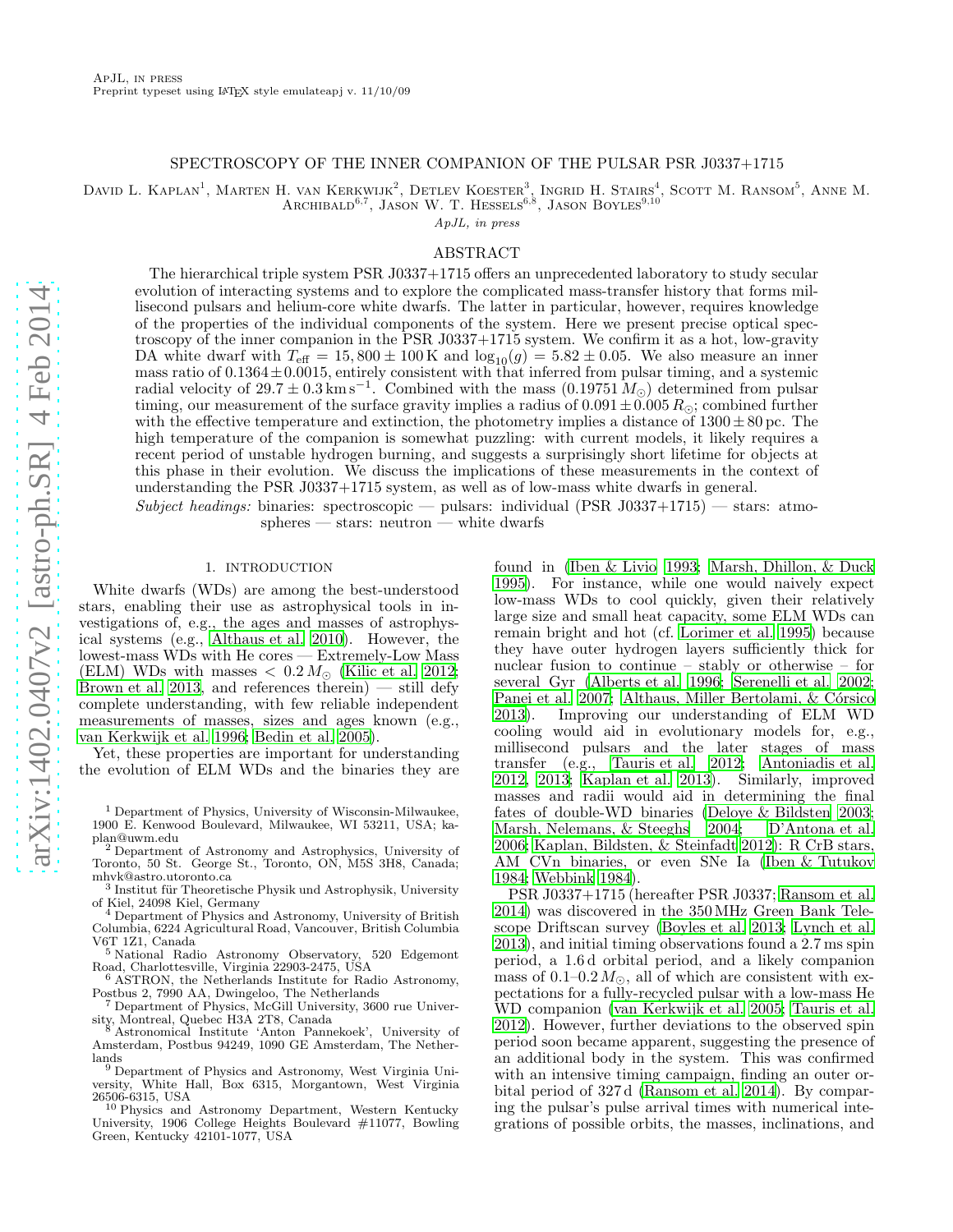orbital parameters of the system could be determined precisely [\(Ransom et al. 2014](#page-4-22), Archibald et al. 2014, in prep.), with a pulsar mass of  $1.4378 \pm 0.0013 M_{\odot}$ , an inner companion mass of  $0.19751 \pm 0.0015 M_{\odot}$ , and an outer companion mass of  $0.4101 \pm 0.0003 M_{\odot}$ ; both inner and outer orbits are inclined by about  $39°$  to the plane of the sky.

Before the nature of the system was fully determined, we identified an unusually blue object coincident with it, which, based on initial spectroscopy and photometry, we identified as the inner companion, almost certainly a hot low-mass WD [\(Ransom et al. 2014](#page-4-22)). The brightness of the system, its proximity, and the detailed constraints offered by pulsar timing make the system a fantastic laboratory to explore the atmosphere, structure, and evolution of ELM WDs. Here, we present an intensive spectroscopic campaign aimed to do so, which also serves as a valuable cross-check of the pulsar timing results.

## 2. OBSERVATIONS

Spectra of the counterpart of PSR J0337 were taken for us between 2012 November and 2013 January with the Gemini Multi Object Spectrograph (GMOS; [Hook et al.](#page-4-26) [2004\)](#page-4-26) of the Gemini-North telescope (see Table [1\)](#page-5-0). We used the 1200 line mm<sup>-1</sup> grating, covering the 3500–  $5000\,\textup{\AA}$  range with the three  $2048\times4608$  pixel CCD detectors (which were binned  $4 \times 4$ , giving a spatial scale of 0.'29 pix<sup>-1</sup> and a dispersion of  $0.94 \text{ Å} \text{ pix}^{-1}$ ). As our object is relatively bright and has broad absorption lines, we could use poor-seeing conditions and hence opted for a wide, 1" 5 slit. With the typical seeing of 1"2, and given the anamorphic plate scale of  $0.^{\prime\prime}38\,\mathrm{pix}^{-1}$  (for our grating setting; [Murowinski et al. 2003\)](#page-4-27), the resolution is  $\sim 3 \text{ Å}$ .

In each visit, we took two 10-minute exposures offset by  $50 \text{ Å}$  to cover the gaps between the detectors. Between the exposures, we took incandescent and CuAr lamp spectra for both settings, and before and after we took images through the slit to be able to constrain velocity offsets due to centering errors. For flux calibration, spectra were taken on a photometric night using the same settings through a 5" slit, immediately followed by exposures of the white-dwarf spectrophotometric standard GD 71 [\(Bohlin & Gilliland 2004\)](#page-4-28).

We oriented the slit to include another object on the slit, hoping to use it as a local flux and velocity reference. Unfortunately, the first object we picked – the only relatively bright one nearby, at a separation of  $27\rlap{.}^{\prime\prime}7$  and position angle  $8^\circ 3$  – turned out to be a galaxy, which is not useful as it fills the slit. Hence, after the first set of data, we tried a another object (at  $58''$ ,  $-112^{\circ}$ ) which was fainter but which we hoped would have sufficiently narrow lines to still be useful. This, however, turned out to be a quasar. Hence, as will be clear below, our final velocity uncertainties have a significant component due to slit centroiding errors.

We reduced the data using custom python scripts. First, we subtracted bias levels as determined from overscan regions for each of the six read-out channels, divided by their gains to give electron counts (with gains adjusted to ensure counts for flat fields were consistent between different read-out channels), combined detector halves, and divided by normalized flat fields. The spectra were extracted optimally, fitting at each dispersion

position the trace of the two objects with a Moffat function of the form  $(1+[(x-x_c)/w]^2)^{-\beta}$  and the sky with a second-degree polynomial (with the trace position  $x_c$ and width w allowed to vary slowly with wavelength, and the exponent fixed to  $\beta = 2.5$ ).

For wavelength calibration, we first obtained accurate calibrations for a set of daytime CuAr spectra taken through a narrow, 0" is slit, in which many fewer lines are blended. Fitting a third-order polynomial for wavelength as a function of detector position, optimizing simultaneously for the offsets between the chips, we find root-mean-square residuals of  $0.017 \text{\AA}$  (for 79 lines; relative to copper and argon line wavelengths from the NIST database). For each nighttime arc, we measure the shift relative to the daytime arc taken at the same setting, and then apply the daytime calibration.

The spectra were flux-calibrated in three steps. First, all spectra were corrected approximately for atmospheric extinction using the average Mauna Kea extinction curve from [Buton et al. \(2013](#page-4-29)). Next, for the narrow-slit spectra, slit and cloud losses were measured by fitting a quadratic function to the count-rate ratio with the wideslit observation. Finally, we divided by the instrumental response derived from the smoothed ratio of the count rates and fluxes of GD 71. While the wavelength region we covered does not fully overlap any of the photometric filters, extrapolating the short-wavelength part of the spectrum using a power-law gives a good agreement (better than  $1-\sigma$ ) with the measured SDSS u' photometry.

#### 3. ANALYSIS

### 3.1. Velocities

We determined velocities by fitting a template to the data for a range of trial velocities, at each allowing for normalization and possible variations with wavelength using a linear function. For the template, we used a pure hydrogen model atmosphere with  $T_{\text{eff}} = 15,800 \,\text{K}$  and  $log_{10}(g) = 5.80$ , close to the best-fit parameters determined below (Section [3.2\)](#page-2-0), convolving it with a Gaussian with a width set by the typical seeing of 1"2 (equivalent to 2.9 Å), and truncated at  $1\rlap.{''}5$  to mimic the slit. The fits to the spectra were good, with typical  $\chi^2 = 1440$ for 1527 degrees of freedom, and implied formal velocity uncertainties of  $\sim 4 \text{ km s}^{-1}$ .

An additional uncertainty in our velocities is the extent to which the object was properly centered in the slit. As mentioned, we had hoped to use a comparison star to calibrate this, but this turned out to be a quasar. Inspecting the images taken through the slit before and after the spectra, we find that the star has root-meansquare offsets from the slit center of 0'07, with the largest deviations about twice that (i.e., up to 2 unbinned pixels). The effect on velocity also depends on seeing (for very bad seeing, the slit is better filled and the effect minimized). From the acquisition images themselves, we find flux-weighted offsets about half as large, of 0. 045 (rms). The shifts for the spectra are slightly smaller, since the traces in the spectra show slightly larger seeing, presumably because of jitter in the telescope pointing. Using the centroiding positions from the acquisition images combined with the seeing from the spectral traces, we infer flux-weighted offsets of 0. 034 (rms), corresponding to wavelength shifts of  $0.060 \text{\AA}$  and, for an assumed effective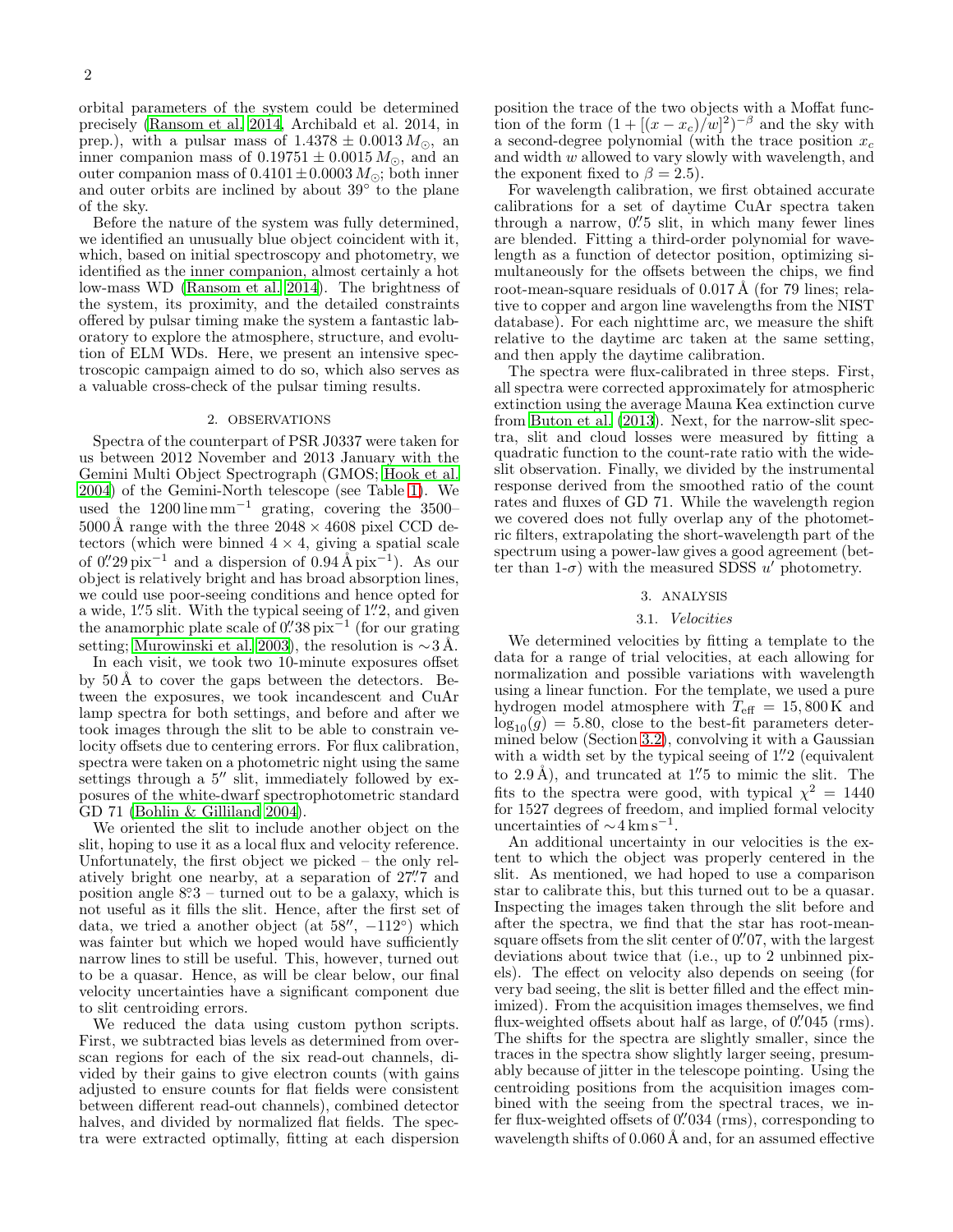

<span id="page-2-2"></span>Figure 1. Left: Composite spectrum of the optical counterpart to PSR J0337. The individual spectra have been shifted by their measured velocities and summed. Overdrawn is the best-fit model atmosphere (red), with effective temperature 15,800 K and surface gravity  $log(q) = 5.82$ . We also show the comparison source below the counterpart (multiplied by 3 for clarity), which we identified as a  $z = 1.4$  quasar: the broad emission line at 3717 Å is C IV  $\lambda$ 1549. The vertical lines mark the Balmer series, with Ca II  $\lambda$ 3933 also labeled. The cyan bands show where we have data from only half of the spectra, either because of the chip gaps or the ends of the spectral coverage. The green band shows the diffuse interstellar band (DIB) at 4430 Å. Right: fits to the individual Balmer lines (as labeled), with the model overdrawn in red. Bottom: the ratio of the counterpart spectrum with respect to the model: small deviations are seen at some of the lower-order Balmer lines, with a more significant deviation at the Ca II λ3933 line.

wavelength of 4200 Å, velocity shifts of  $\sim 4.3 \,\mathrm{km \, s^{-1}}$ . In Table [1,](#page-5-0) we list the velocities corrected for these shifts and corrected to the Solar System barycenter.

To determine the orbit, we fit the velocities to a model  $v_{\text{WD}}(t) = \gamma - (1/q_I) \times v_{\text{PSR}}^{\text{in}}(t) + v_{\text{PSR}}^{\text{out}}(t)$ , where  $\gamma$  is the systemic radial velocity,  $q_I \equiv M_{\text{WD}}/M_{\text{PSR}}$  is the inner mass ratio,  $v_{\rm PSR}^{\rm in}$  is the radial velocity of the pulsar in the inner orbit, and  $v_{\rm PSR}^{\rm out}$  is the radial velocity of the inner-orbit barycenter in the outer orbit, both as inferred from the timing model (with radial-velocity amplitudes  $K_{\text{PSR}}^{\text{in}} = 16.291$  and  $K_{\text{PSR}}^{\text{out}} = 4.978 \text{ km s}^{-1}$ , respectively). Such a model is traditional for pulsar binaries, where the period and pulsar's velocity are known but the mass ratio is not. For PSR J0337, we do know  $q_I$ , but the analysis serves as a valuable check of the full timing model. The velocities fit reasonably well (Figure [2\)](#page-2-1), although the fit is formally unacceptable, with  $\chi^2 = 55.9$  for 33 degrees of freedom (35 spectra, 2 parameters), likely because of remaining uncertainties in the slit centering (e.g., due to differential atmospheric refraction). In order to account for this in our parameter uncertainties, we added an additional uncertainty of 3.3 km s<sup>−</sup><sup>1</sup> to the velocity errors (in quadrature), giving a reduced  $\chi^2$  of 1.0. With that, we find  $\gamma = 29.7 \pm 0.9 \,\mathrm{km \,s}^{-1}$  and  $q_I = 0.1364 \pm 0.0015$ , implying  $K_{\text{WD}}^{\text{in}} = 119.4 \pm 1.3 \,\text{km s}^{-1}$ . This is fully consistent with the value measured from pulsar timing [\(Ransom et al. 2014\)](#page-4-22):  $q_I = 0.13737 \pm 0.00004$ .

For completeness, we note that our results do not depend on whether we include the centroiding shifts, although the fit becomes substantially worse if we do not  $(\chi^2 = 115)$ . The fit also does not depend on whether we took the centroid from the nearest acquisition image, or rather interpolated between images taken before and after the spectra. Furthermore, if we leave the prefactor for the centroiding shift free, i.e., include an additional term  $\alpha \Delta v$  in the fit, we find  $\alpha = 1.13 \pm 0.16$ . Finally, if we ignore the contribution from the outer orbit, we find  $\chi^2 = 58.5$ , i.e., the outer orbit is detected marginally even in our velocities.



<span id="page-2-1"></span>**Figure 2.** Radial velocities of the optical counterpart to PSR J0337. *Main panel:* Observed velocities plus the velocity Main panel: Observed velocities plus the velocity expected for the outer orbit, as a function of the phase of the inner orbit (repeated 1.5 times for clarity), with the best-fit model overdrawn (solid line). Lower panel: Residuals with respect to that model with and without correction for small slit-centering errors (black and red points, respectively). Inset: Residuals as a function of outer orbital phase, with inner velocity contribution removed, and with models with and without the outer object overdrawn (blue and red solid lines, respectively).

#### 3.2. Model atmosphere fits

<span id="page-2-0"></span>Given the velocities determined above, we created a composite summed spectrum (Figure [1\)](#page-2-2) by shifting each of the individual measurements back to zero velocity. We see strong Balmer lines, as well as a weaker Ca II λ3933 absorption line and some broad absorption near  $4430 \text{\AA}$ associated with a diffuse interstellar band (DIB).

Metal lines are occasionally seen from white dwarfs  $(G\ddot{a}n\text{sicke et al. } 2012)$ , especially those with low gravities  $\left($  < 5.6; [Kilic et al. 2012;](#page-4-1) [Kaplan et al. 2013\)](#page-4-15), and they are commonly interpreted as signs of accretion. However, Ca II absorption can also be interstellar in origin. We compared the velocity centroid and width of the Ca II line using both the spectra corrected for the motion of the white dwarf and only corrected for the motion of the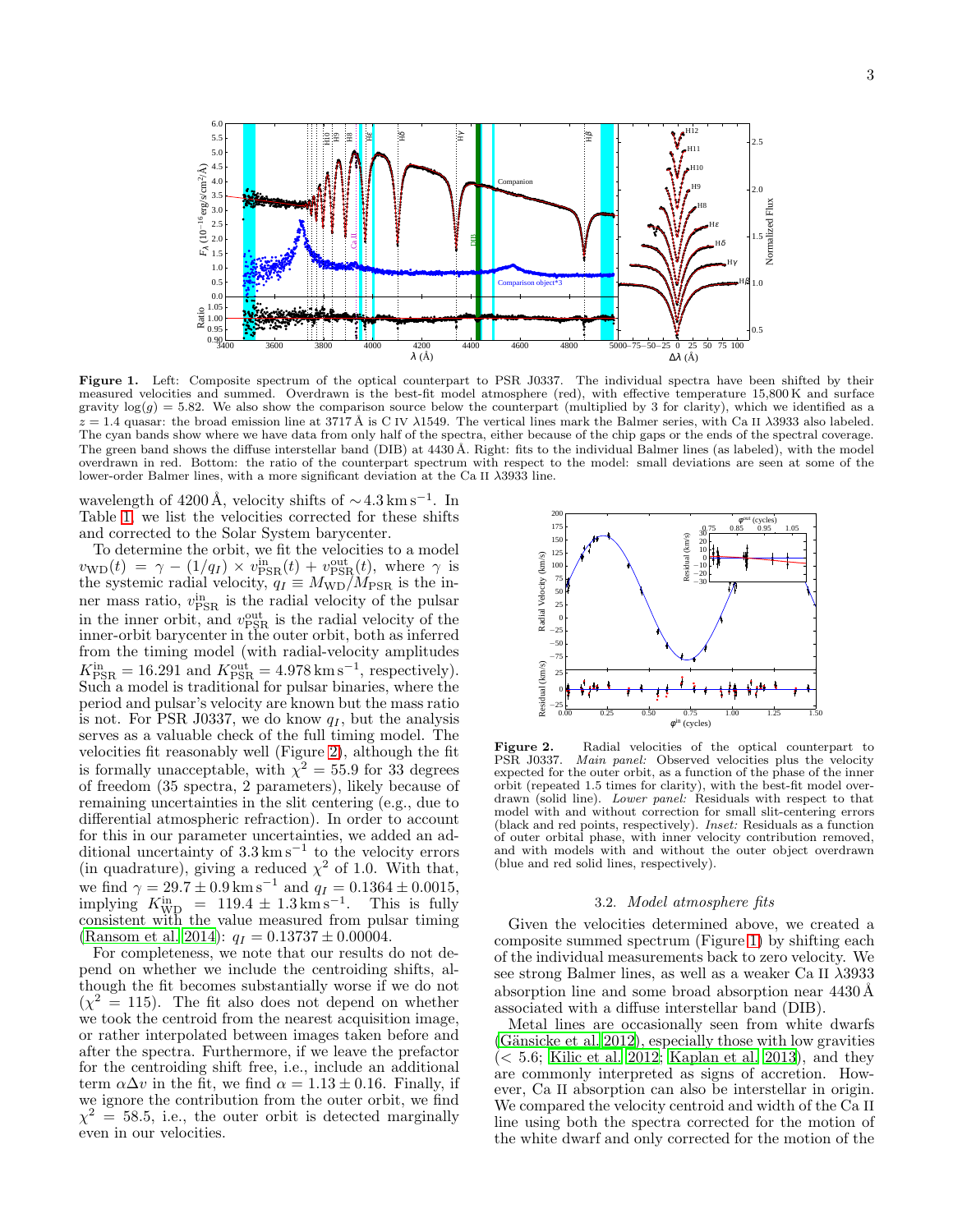Earth around the Solar System barycenter. We find that the line is marginally narrower when not correcting for the motion of the white dwarf (the depth increases from  $9.3 \pm 0.6\%$  to  $10.2 \pm 0.6\%$ ), suggesting that it is interstellar in this case. This is confirmed by a line of similar strength that we see in the spectrum of the comparison quasar, although the signal-to-noise is lower. The centroid of the Ca II line as determined from the uncorrected data is  $44 \pm 6 \,\mathrm{km \,s}^{-1}$ , implying a systemic radial velocity of the pulsar relative to the interstellar medium of  $-14 \pm 6 \,\mathrm{km\,s^{-1}}$ ; this is not very different from the expectations using the [Brand & Blitz \(1993](#page-4-31)) rotation curve for a distance of 1.3 kpc (see below), where the radial velocity goes between 0 and  $-4 \,\mathrm{km \, s^{-1}}$  along the line-ofsight. Similarly, with data only corrected for the Earth's motion (and excluding data where the gap between the green and red CCDs came near the DIBs), we measure a depth at the center of the DIB of  $2.0 \pm 0.2\%$ . Based on the empirical relation of [Krelowski et al. \(1987\)](#page-4-32), we infer an extinction  $A_V \approx 0.3$  mag.

We next fit for the atmospheric parameters for the white dwarf by comparing against pure hydrogen models computed by one of us (D. Koester). These models covered  $T_{\text{eff}} = 15,500 \,\text{K}$  to 16,500 K in steps of 100 K and  $log_{10}(g) = 5.50$  to 6.50 in steps of 0.1 dex. We identified some line-free regions to fit a cubic polynomial that represented the difference in normalization between the models and the data, and computed the  $\chi^2$ of each model with respect to the data. The models were convolved with a function to represent the slit and the average seeing  $(1\rlap.{''}2)$ , as discussed above. We excluded the region around the Ca II  $\lambda$ 3933 line and H $\epsilon$ (which is blended with Ca II  $\lambda$ 3968). Overall, our initial fit has  $T_{\text{eff}} = 15{,}780 \text{ K}$  and  $\log_{10}(g) = 5.82$ . This fit has  $\chi^2 = 4098.2$  for 1613 degrees-of-freedom, so it is formally unacceptable. Much of the deviation comes from the cores of the lower-order Balmer lines (Figure [1,](#page-2-2) lower panel). These deviations might be indicative of the outer member of the binary (i.e., third light). However, we find that they track the white dwarf's orbit, so are likely just errors in our model or calibration. In particular, NLTE effects might be important; in higher-gravity white dwarfs, they cause deeper cores for  $H\alpha$  and  $H\beta$  at these temperatures.

Computing the best-fit model for each individual observation gave similar results, with  $T_{\text{eff}} = 15,882 \pm 35 \,\text{K}$ and  $log_{10}(g) = 5.85 \pm 0.01$ , where the uncertainties are the formal errors in the means. To account for the formally poor fit and model uncertainties, we increase the uncertainties to  $\pm 0.05 \,\text{dex}$  and  $\pm 100 \,\text{K}$ , which are about the smallest we would believe for an object in this relatively unconstrained part of the white dwarf cooling sequence. We therefore adopt as our best-fit model  $T_{\text{eff}} = 15,800 \pm 100 \,\text{K}$  and  $\log_{10}(g) = 5.82 \pm 0.05$ . For this effective temperature, the best-fit extinction based on the photometry is  $A_V = 0.44 \pm 0.04$  mag [\(Ransom et al.](#page-4-22) [2014\)](#page-4-22).

#### 4. DISCUSSION & CONCLUSIONS

Our measurements provide the velocities and atmospheric parameters of the inner white dwarf in the PSR J0337 system. The velocities serve to confirm the more precise ones inferred from pulsar timing. In addition, they show that the systemic velocity is low. This is not unexpected, since any kick imparted to the system in the supernova explosion that formed the neutron star must have been small for the triple to survive [\(Tauris & van den Heuvel 2014\)](#page-4-33). One thus expects the proper motion to be similarly small.

Our measurement of the surface gravity, combined with the precise mass from timing, implies a radius of  $0.091 \pm 0.005 R_{\odot}$ . Combining this in turn with the effective temperature, extinction, and photometry, one infers a distance of  $1300 \pm 80$  pc [\(Ransom et al. 2014\)](#page-4-22). With an accurate parallax from very-long baseline interferometry (measurements are in progress), this can be used to infer the surface gravity and thus test the model atmospheres in an otherwise poorly constrained regime.

The mass and radius of the inner white dwarf are consistent with those expected for a young, low-mass heliumcore white dwarf, similar to the white dwarf companions found in other binaries (Section [1\)](#page-0-0). Compared to lowmass white dwarfs around pulsars,  $^{11}$  $^{11}$  $^{11}$  however, the source stands out for being hotter than most. This must be intrinsic as possible contributions from pulsar irradiation and tidal heating are negligible.

The high temperature is surprising as it would suggest the system is in a short-lived state and hence that similar systems are common – which, empirically, they are not. This suggestion arises because in current evolutionary models of helium white dwarfs, temperatures in excess of  $\sim$  12,000 K are only achieved in models with unstable shell flashes (e.g., [Driebe et al.](#page-4-34) [1998;](#page-4-34) [Althaus, Serenelli, & Benvenuto 2001\)](#page-4-35). In those shell flashes, however, most of the thick hydrogen layer is lost, and hence the white dwarf will cool relatively quickly. Furthermore, while the flashing state may Furthermore, while the flashing state may last ∼ 200 Myr [\(Althaus et al. 2013\)](#page-4-11), the typical cooling timescales at these temperatures are short, a few 10 Myr for each flash, and hence the total time spent at high temperatures is often < 100 Myr, depending on mass. These timescales are still far longer than the expected sedimentation timescale for helium ( $\sim 10^3 \text{ yr}$ ) following mixing during a shell flash, consistent with the lack of any He I in the spectrum of the inner WD (cf. [Kaplan et al. 2013\)](#page-4-15). Based on inspection, we can roughly limit its abundance to  $10^{-2.5}$ H (by number), which would not change our inferred  $\log_{10}(g)$  by more than our quoted uncertainty. If the inner white dwarf is really only a few 100 Myr old, it almost certainly formed last, as also expected from simple models [\(Ransom et al. 2014;](#page-4-22) [Tauris & van den Heuvel 2014](#page-4-33)), although we cannot strictly exclude the opposite: at the upper limit to the temperature of the outer WD of 20,000 K [\(Ransom et al. 2014\)](#page-4-22), the cooling time would be 30–100Myr.

Of course, it could be a coincidence that we found such a hot white-dwarf companion. However, a similarly hot companion was found for PSR J1816+4510 [\(Kaplan et al. 2013\)](#page-4-15). Since typical millisecond pulsars remain visible for a Hubble time, and since we know  $\sim$  50 pulsars with low-mass white dwarf companions, this suggests that white dwarfs can stay hot for  $\sim$  500 Myr,

<span id="page-3-0"></span><sup>&</sup>lt;sup>11</sup> One cannot easily compare low-mass white dwarfs with whitedwarf or A-star companions, since for those systems there are strong observational biases to find hotter, more luminous and larger white dwarfs.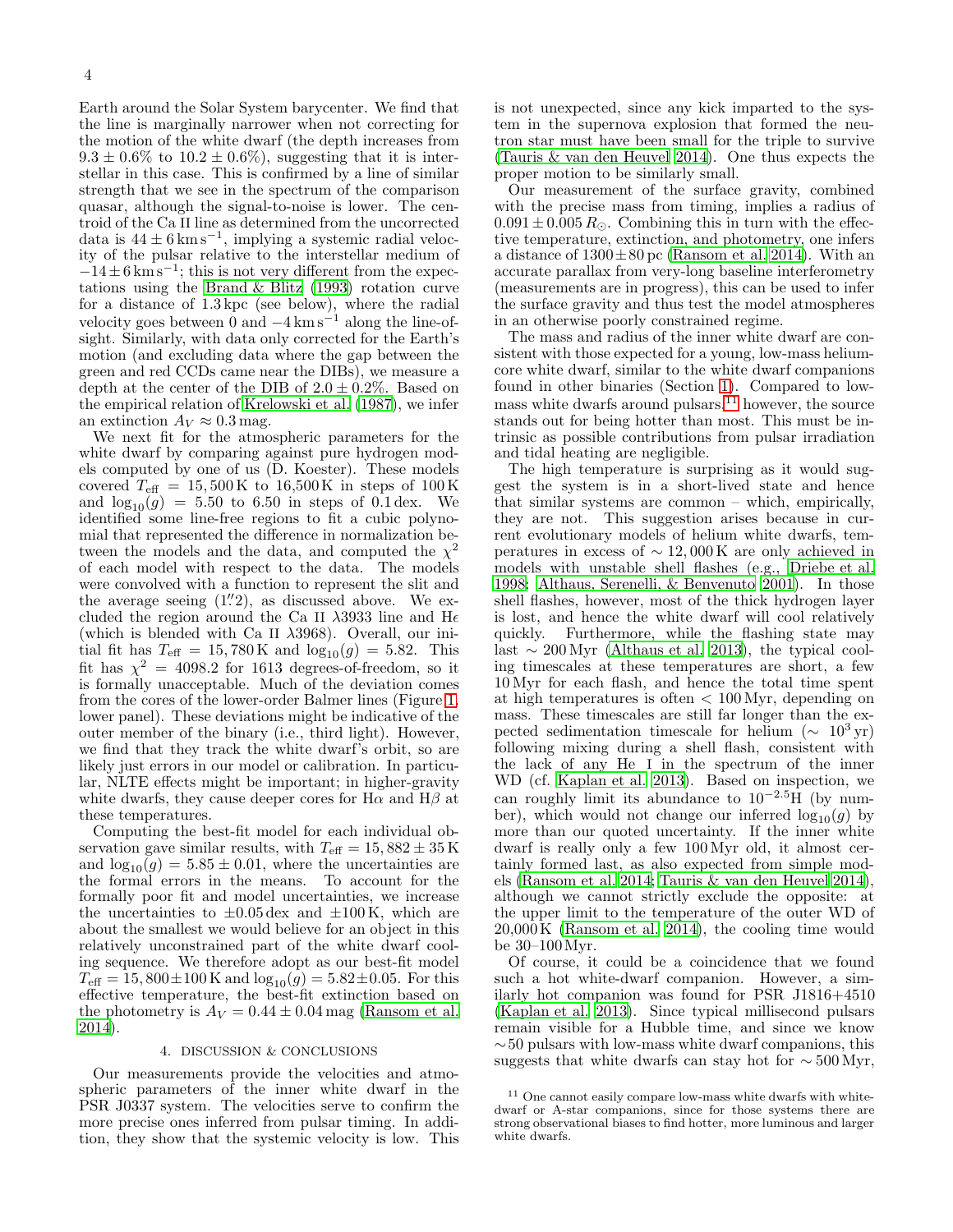substantially longer than expected in current theoretical models. The discrepancy is made worse by the fact that white dwarfs with mass below  $\lesssim 0.18 M_{\odot}$  are not expected to get this hot at all (they should not have flashes). Observationally, however, lifetimes of a few hundred Myr seem also indicated by the prevalence of hot, low-mass white dwarfs around A stars (which have ages of  $\lesssim 1$  Gyr).

We thank an anonymous referee for a helpful suggestion. We thank Gemini staff Atsuko Nitta, John Blakeslee, and Kristin Chiboucas for helping assure the high quailty of these data. The National Radio Astronomy Observatory is a facility of the National Science Foundation, operated under cooperative agreement by Associated Universities, Inc. Balmer/Lyman lines in the models were calculated with the modified Stark broadening profiles of [Tremblay & Bergeron \(2009\)](#page-4-36), kindly made available by the authors. M.H.v.K. and I.H.S. acknowledge funding from NSERC Discovery Grants. J.W.T.H. and A.M.A. acknowledge support from a Vrije Competitie grant from NWO. We made extensive use of SIM-BAD, ADS, and Astropy (<http://www.astropy.org>; [Astropy Collaboration et al. 2013\)](#page-4-37).

Facilities: Gemini:Gillett (GMOS)

#### REFERENCES

- <span id="page-4-8"></span>Alberts, F., Savonije, G. J., van den Heuvel, E. P. J., & Pols, O. R. 1996, Nature, 380, 676
- <span id="page-4-0"></span>Althaus, L. G., Córsico, A. H., Isern, J., & García-Berro, E. 2010, A&A Rev., 18, 471
- <span id="page-4-11"></span>Althaus, L. G., Miller Bertolami, M. M., & Córsico, A. H. 2013, A&A, 557, A19
- <span id="page-4-35"></span>Althaus, L. G., Serenelli, A. M., & Benvenuto, O. G. 2001, MNRAS, 323, 471
- <span id="page-4-14"></span>Antoniadis, J., et al. 2013, Science, 340, 448
- <span id="page-4-13"></span>Antoniadis, J., van Kerkwijk, M. H., Koester, D., Freire, P. C. C., Wex, N., Tauris, T. M., Kramer, M., & Bassa, C. G. 2012, MNRAS, 423, 3316
- <span id="page-4-37"></span>Astropy Collaboration, et al. 2013, A&A, 558, A33
- <span id="page-4-4"></span>Bedin, L. R., Salaris, M., Piotto, G., King, I. R., Anderson, J.,
- Cassisi, S., & Momany, Y. 2005, ApJ, 624, L45
- <span id="page-4-28"></span>Bohlin, R. C. & Gilliland, R. L. 2004, AJ, 128, 3053
- <span id="page-4-23"></span>Boyles, J., et al. 2013, ApJ, 763, 80
- <span id="page-4-31"></span>Brand, J. & Blitz, L. 1993, A&A, 275, 67
- <span id="page-4-2"></span>Brown, W. R., Kilic, M., Allende Prieto, C., Gianninas, A., & Kenyon, S. J. 2013, ApJ, 769, 66
- <span id="page-4-29"></span>Buton, C., et al. 2013, A&A, 549, A8
- <span id="page-4-18"></span>D'Antona, F., Ventura, P., Burderi, L., & Teodorescu, A. 2006, ApJ, 653, 1429
- <span id="page-4-16"></span>Deloye, C. J. & Bildsten, L. 2003, ApJ, 598, 1217
- <span id="page-4-34"></span>Driebe, T., Schoenberner, D., Bloecker, T., & Herwig, F. 1998, A&A, 339, 123
- <span id="page-4-30"></span>Gänsicke, B. T., Koester, D., Farihi, J., Girven, J., Parsons, S. G., & Breedt, E. 2012, MNRAS, 424, 333
- <span id="page-4-26"></span>Hook, I. M., Jørgensen, I., Allington-Smith, J. R., Davies, R. L., Metcalfe, N., Murowinski, R. G., & Crampton, D. 2004, PASP, 116, 425
- <span id="page-4-5"></span>Iben, Jr., I. & Livio, M. 1993, PASP, 105, 1373
- <span id="page-4-20"></span>Iben, Jr., I. & Tutukov, A. V. 1984, ApJS, 54, 335
- <span id="page-4-15"></span>Kaplan, D. L., Bhalerao, V. B., van Kerkwijk, M. H., Koester, D., Kulkarni, S. R., & Stovall, K. 2013, ApJ, 765, 158
- <span id="page-4-19"></span>Kaplan, D. L., Bildsten, L., & Steinfadt, J. D. R. 2012, ApJ, 758, 64
- <span id="page-4-1"></span>Kilic, M., Brown, W. R., Allende Prieto, C., Kenyon, S. J., Heinke, C. O., Agüeros, M. A., & Kleinman, S. J. 2012, ApJ, 751, 141
- <span id="page-4-32"></span>Krelowski, J., Walker, G. A. H., Grieve, G. R., & Hill, G. M. 1987, ApJ, 316, 449
- <span id="page-4-7"></span>Lorimer, D. R., Lyne, A. G., Festin, L., & Nicastro, L. 1995, Nature, 376, 393
- <span id="page-4-24"></span>Lynch, R. S., et al. 2013, ApJ, 763, 81
- <span id="page-4-6"></span>Marsh, T. R., Dhillon, V. S., & Duck, S. R. 1995, MNRAS, 275, 828
- <span id="page-4-17"></span>Marsh, T. R., Nelemans, G., & Steeghs, D. 2004, MNRAS, 350, 113
- <span id="page-4-27"></span>Murowinski, R. G., et al. 2003, in Society of Photo-Optical Instrumentation Engineers (SPIE) Conference Series, Vol. 4841, ed. M. Iye & A. F. M. Moorwood, 1189–1200
- <span id="page-4-10"></span>Panei, J. A., Althaus, L. G., Chen, X., & Han, Z. 2007, MNRAS, 382, 779
- <span id="page-4-22"></span>Ransom, S. M., et al. 2014, Nature, 505, 520
- <span id="page-4-9"></span>Serenelli, A. M., Althaus, L. G., Rohrmann, R. D., & Benvenuto, O. G. 2002, MNRAS, 337, 1091
- <span id="page-4-12"></span>Tauris, T. M., Langer, N., & Kramer, M. 2012, MNRAS, 425, 1601
- <span id="page-4-33"></span>Tauris, T. M. & van den Heuvel, E. P. J. 2014, ApJ, in press
- <span id="page-4-36"></span>Tremblay, P.-E. & Bergeron, P. 2009, ApJ, 696, 1755
- <span id="page-4-25"></span>van Kerkwijk, M. H., Bassa, C. G., Jacoby, B. A., & Jonker, P. G. 2005, in ASP Conf. Ser., Vol. 328, Binary Radio Pulsars, ed. F. A. Rasio & I. H. Stairs (San Fransisco, CA: ASP), 357, [arXiv:astro-ph/0405283](http://arxiv.org/abs/astro-ph/0405283)
- <span id="page-4-3"></span>van Kerkwijk, M. H., Bergeron, P., & Kulkarni, S. R. 1996, ApJ, 467, L89
- <span id="page-4-21"></span>Webbink, R. F. 1984, ApJ, 277, 355